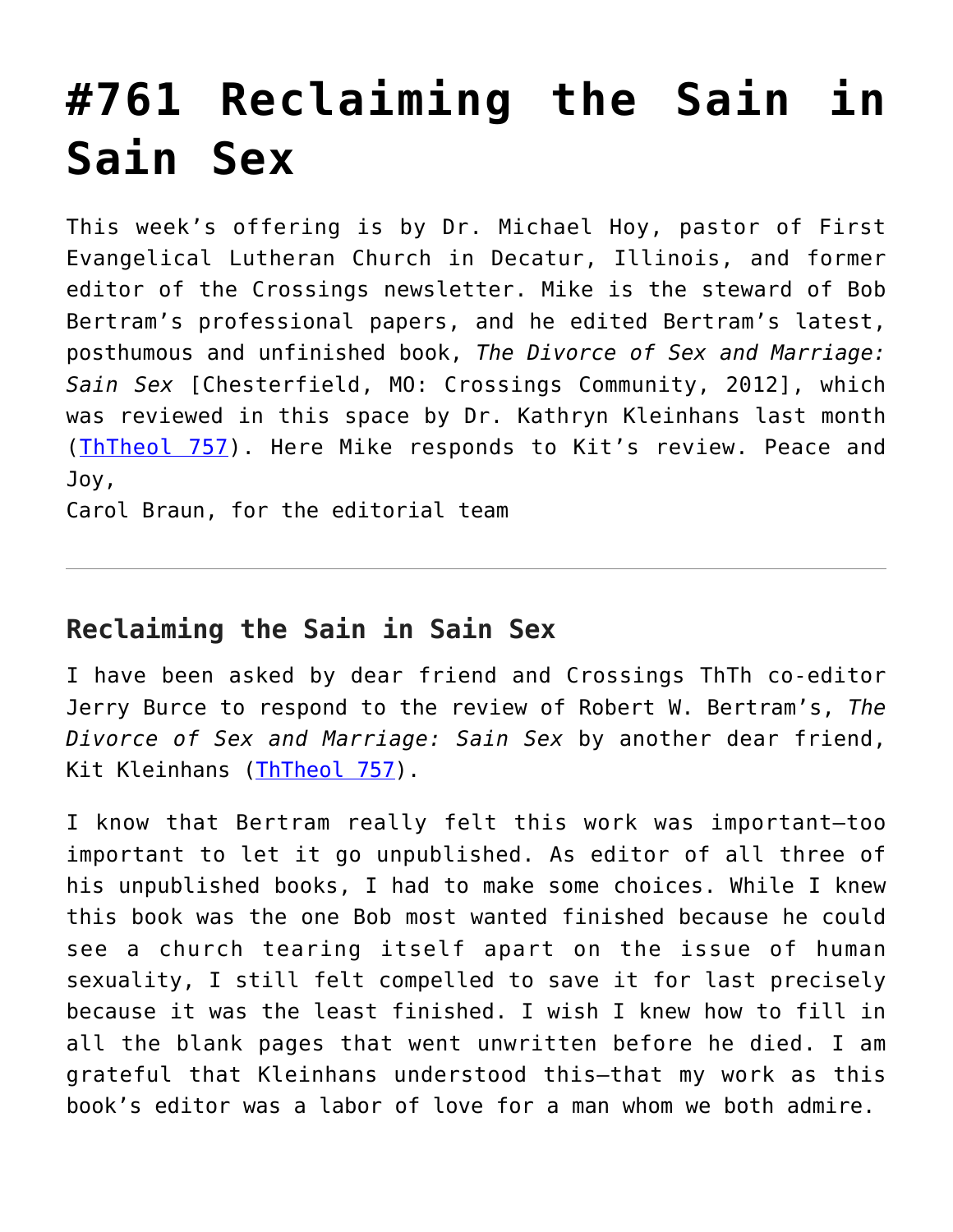Several years ago, I was invited to write an article on Bob Bertram's theology, published under the title, "The Soteriological Mission of Theology: Robert W. Bertram" [*dialog* 31:1 (1992): 48-53]. What I didn't know was that Bob was also invited to write a response to my article. He was, as Bob always seemed to be, ingratiatingly kind in his response, even as he was now being "publicly identified" with me in having to respond. It was an incredible compliment, even a flattering recommendation. I sense that he learned this kind of response from his Lord, who took in strays (in this case, me; but also Kit, and Bob, and a whole host of others), and then had the courage of presenting them to the Father as his best friends.

Still, Bob did have one minor, and I would say gentle, correction of my essay. And his correction rested on the key word that mattered the most—soteriology (the word about salvation): "As Hoy hints, one of the strategies of this counter-insurgency is to use traditional churchy terminology, even such otherworldly sleepers as 'salvation,' but to use them now in such a sneaky way as to smuggle back into those outworn terms their original earthy puns…. Hoy blabs the Secret by talking about 'salvation *for* the world.' He might as well have spilled all the beans and admitted, as he does in the arcane circle of his parishioners, that it is a 'salvation *of* the world.'" It may seem a subtle distinction, but it is loaded with the nature of how it is that Jesus the Christ infiltrates the world with the goal of making it whole, redeemed, precious. I'm still seeking to get that message out to my "arcane circle of parishioners."

I hope Kleinhans will excuse this "anecdote," something which she finds too much a part of Bertram's book. Bob was always a good storyteller, though we ought not forget the Story he really was trying to tell. My purpose in telling the above anecdote is to set the tone for what I believe is the real intent of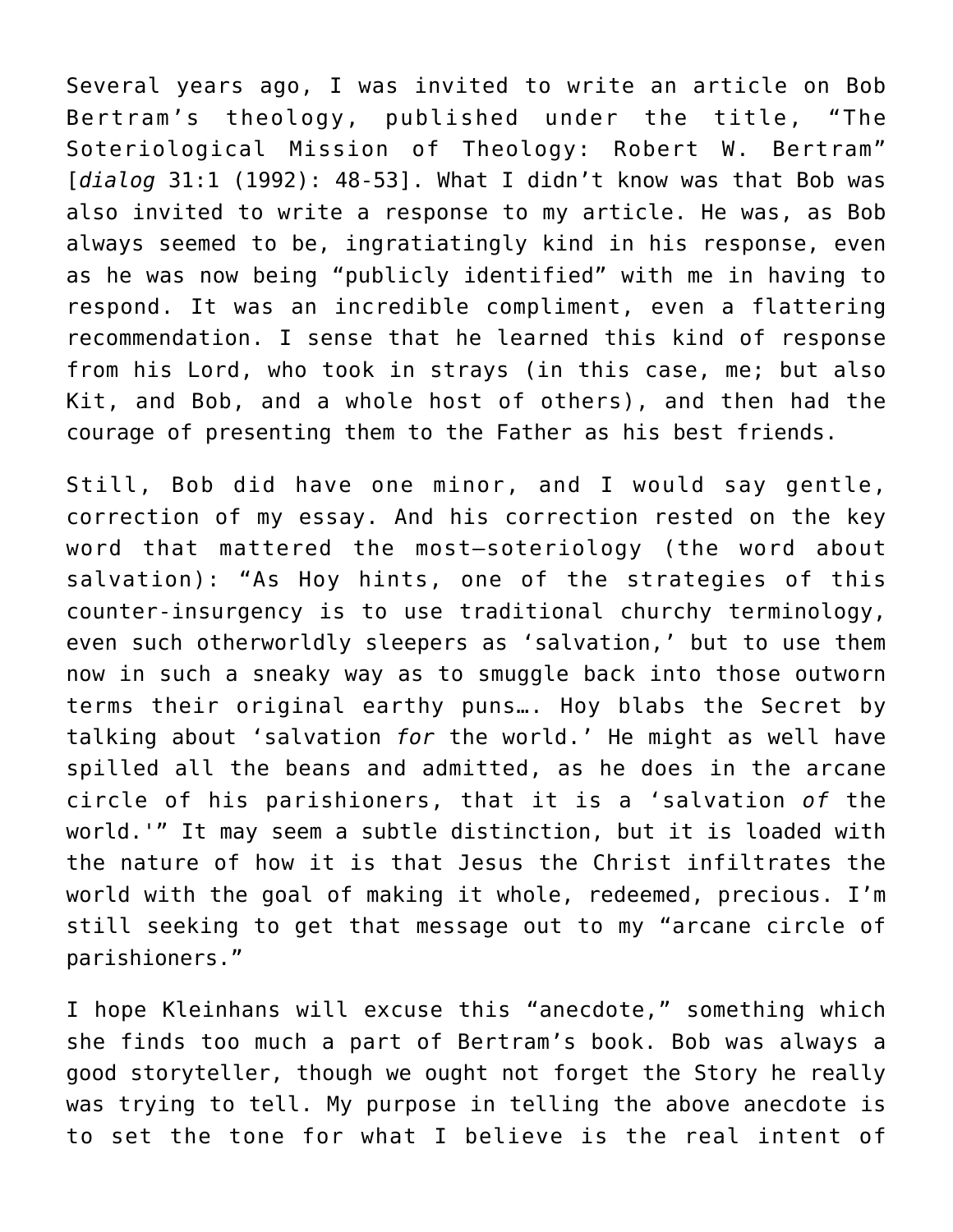Bertram's *Sain Sex*. He is bringing Jesus the Christ to bear on saving the world. But what is he seeing as that which is being saved here? Answer: SexMarriage, which is now so deeply divorced. As far as I know, that is not historically different even a decade after Bertram's final crossing.

Bertram perceived this, and moreover perceived that the church in its conversations on sexuality was missing this. Instead, the church was—and apparently still is—too preoccupied with homosexuality, although Bertram makes it clear that homosexuality is "not the issue…. Marriage is" (33). How do we understand what marriage truly is, especially when we seem to have so many blinders on (or, as Bertram calls them, borrowing from Jesus' own teaching moment, our specks and logs)?

I will be the first to concur that Bertram's style of writing is unique to him, and often misleading to many. But it is essential to note that the largest section of his book, had he finished it, would have been Part Two, where he hoped to make a case for a theology of marriage. We have only the skeleton outline for that part.

His only finished section was the first part, the hermeneutics of repentance. And it is largely on this section that Kleinhans offers her three critical points in review. If I may summarize, they are as follows:

- 1. Bertram's assessment of same-sex unions is dated and conditioned by opinion polls and state laws which have since changed.
- 2. Bertram's use of an entire group of people (viz., gays and lesbians) as the foil for the "edification of others" is unethical.
- 3. Bertram relies on unsupported assumptions, particularly the assumption that "homosexualism" (homosexual sexual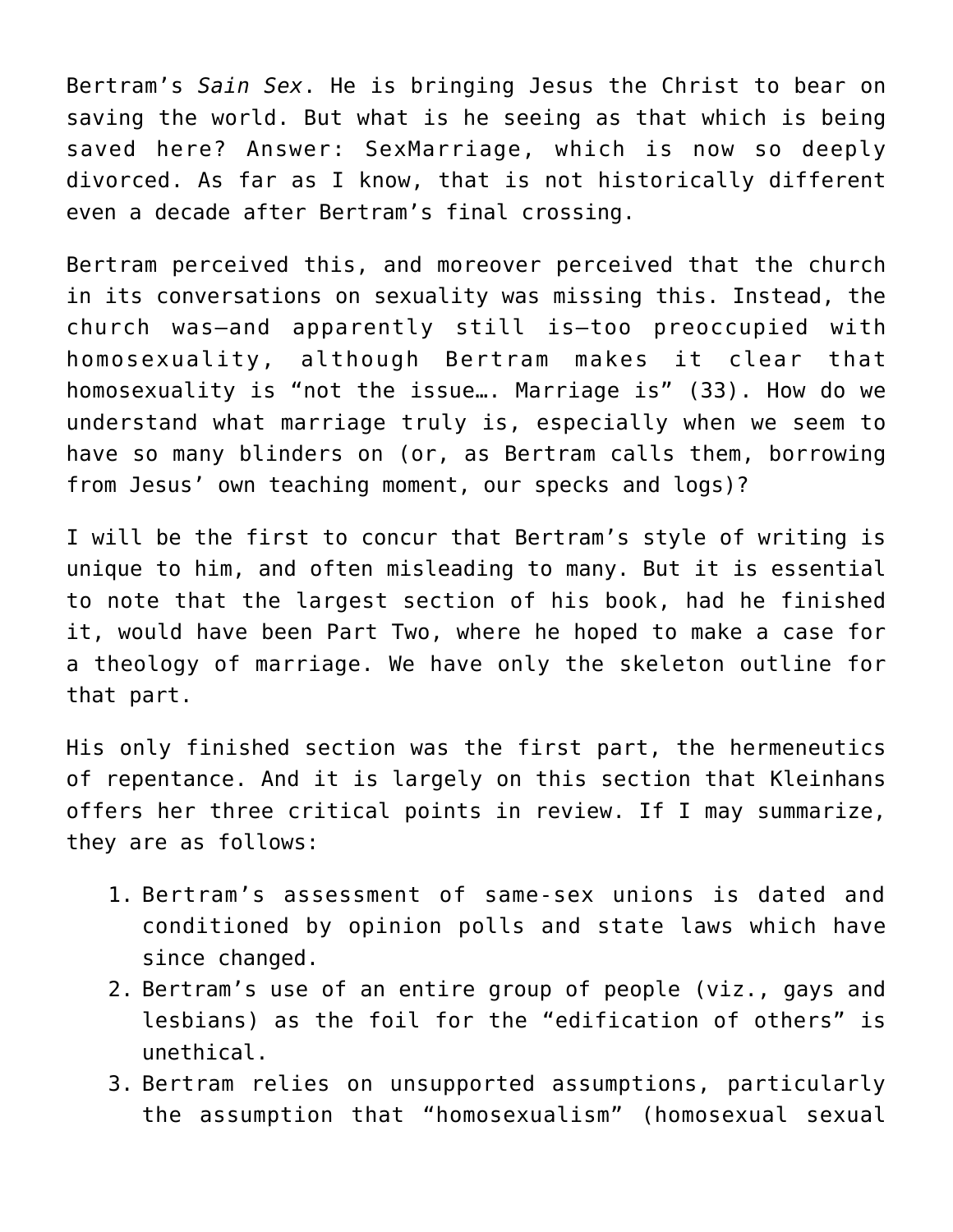practice) is sin and that there is only one valid means of intercourse (penis-in-vagina).

Notice how all of these criticisms focus precisely on what Bertram called the "speck" of homosexualism in the speck-to-log analysis. Kleinhans attempts to say here that Bertram really had no right to use homosexualism even as the speck. Why? Because (in keeping with her three points) 1) a negative evaluation of same-sex behavior per se is no longer publicly valid; 2) the very nature of the analysis is unethical; and 3) it rests on a false assumption.

Now let us ask the more immediate question. Why did Bertram use this—homosexual sexual practice—as the speck? Why, as Kleinhans suggests, pick on this? Let's take a fuller look at her three points.

1) Yes, things have changed since Bertram's late 1990s/early 2000s assessment of them, though I find it questionable whether her own data suggests a majority turn-around. Nonetheless, it is indeed possible that trends are pointing toward a public assessment that differs from what Bertram contends. Okay. As Bertram suggests, there was also a time when divorce was the critical "speck." That, too, has changed. Still, notice here (and again later) that when she seeks to entertain how Bertram might react ("I knew Bob Bertram well enough to know…"), she suspects a criticism. Here she suspects that Bertram would contend any arguments for same-sex marriage focus on an understanding of marriage as "public commitment." Notice, though, that Kleinhans not only affirms that this may be the case (and shame on the heterosexual community for doing the same) but she also offers us no alternative understanding of same-sex marriage that is theologically valid. What, then, is the theologically valid argument for same-sex marriage? That would, more likely, be Bertram's question to her.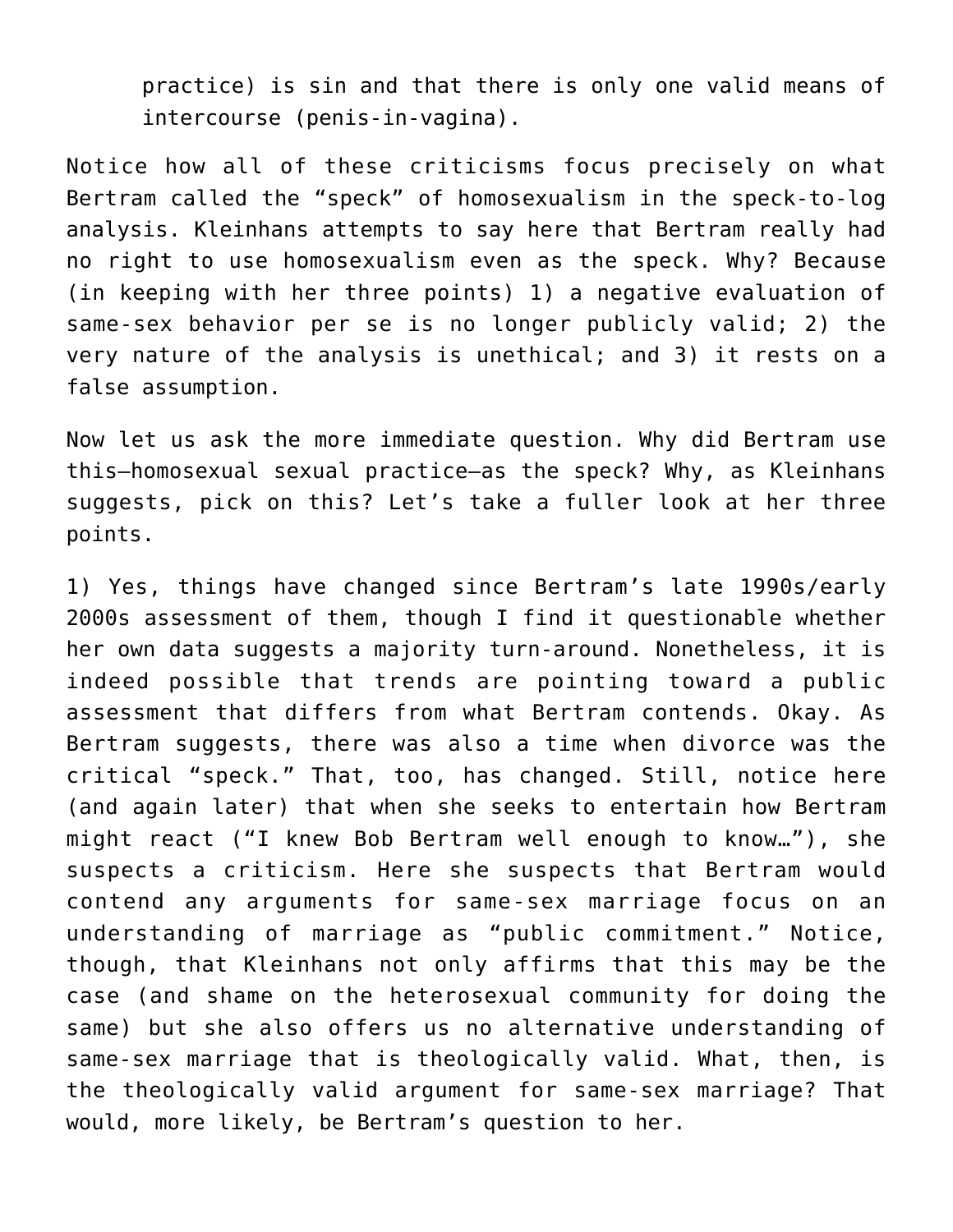2) If Bertram has a liberationist appreciation of gays and lesbians, he sure has a funny way of showing it. Criticisms of gays and lesbians, particularly in their sexual practice, seem unfair and unjust. Heterosexual couples are judged by their idolatry, while same-sex couples are judged by their practice. "Homosexualism" itself is a loaded, prejudicial term. These points I take to be at the heart of Kleinhans's criticism here. It is a stinging judgment, and one which Bertram, I am sure, would himself take seriously. Yes, how unfair, indeed! Yet the prejudicial, unjust criticisms are not really unique to Bertram. He is reflecting a culture that has itself missed the mark in its assessment of sin. Yet the greater sin—this, I believe, lies at the heart of Bertram's hermeneutics of repentance, as Fred Niedner marvelously lifted up in his Foreword—is the damned sense of *any of us* assuming we are right while others are wrong. Bertram wants in particular to focus that light on the damning (and damned) judges—the heterosexual "marriageolaters" (certainly, though not exclusively, those often right-wing homophobes who argue for marriage as between a man and a woman, but really, like all of us, have no clue what marriage is). But to characterize a group of people as foils for the edification of others? I don't think so. It was never my experience of Bob that he would seek to do that; in fact, he did just the opposite, seeking to defend those most persecuted. What "edification" does Kleinhans see when the real emphasis is the *condemnation* of unfair, unjust judges, including (Bertram would gulp) "myself"? Is it time for a sain-ing?

3) Is "homosexualism" a sin? Are there not ways of intercourse other than the "penis-in-vagina" version that are equally valid and that also create unions? According to Kleinhans, Bertram makes assumptions about the answers to these questions.

Does he? They are assumptions, to be sure. But are they Bertram's? Or are they the assumptions of the very culture of